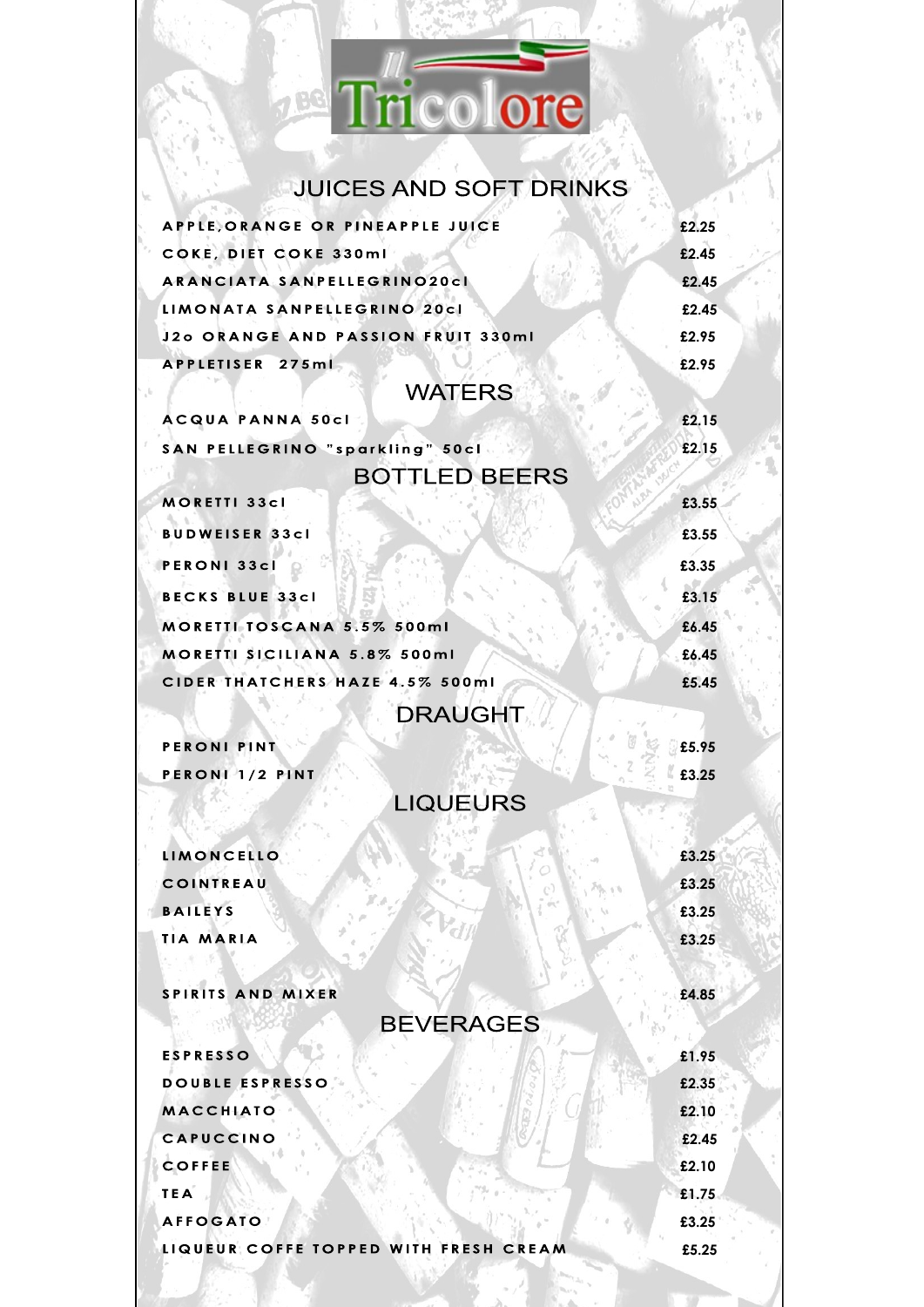## **VINI BIANCHI (White Wines)**

**bottle/250ml/175ml**

**£14.95/ 5.45 / 4.45**

**£19.95/ 6.95 / 5.45**

**£17.95/ 6.25 / 5.25**

**£22.95**

**£18.95**

**£23.95**

**£29.95**

**£27.95**

TREBBIANO DEL RUBICONE IGT, LE ALTANE Grape Variety: 100% Trebbiano ABV:12% Area: Emilia Romagna This wine is bright straw yellow in colour with a fresh, fragrant and lingering bouquet. The flavour is dry and fruity.

#### CHARDONNAY DELLE VENEZIE IGT SANTEPIETRE

Grape Variety: 100% Chardonnay ABV: 12% Area: Veneto Clear in colour, bright pale yellow, a fragrant and lingering bouquet and balanced and fruity flavour.

#### PINOT GRIGIO DOC DELLE VENEZIE, VAJA Grape Variety: 100% Pinot Grigio ABV:11.5% Area: Veneto Pale yellow colour with a distinctive bouquet of wild flowers, with a hint of honey and bananas. The flavour is dry with a lingering aftertaste of ripe pear.

#### ORVIETO CLASSICO SECCO DOC, BIGI

Grape Variety: 60% Trebbiano 40% Grechetto ABV: 12.5% Area: Umbria This wine is pale yellow in colour with an attractive bouquet with the fresh fragrance of blossom and almonds. The flavour is dry with a lingering aftertaste of peaches.

#### GRECO IGP PUGLIA, CANTINE PARADISO Grape Variety: 100% Greco ABV:13.5% Area: Apulia Llear straw-yellow colour with greenish reflexes. At the nose it's intense and complex, flower with scent of broom, rosemary and thyme but also citrus.

#### **£24,95** DON GIOVANNI VERMENTINO DI SARDEGNA DOC

Grape Variety: 100% Vermentino ABV:13.5% Area: Sardinia Bright straw yellow in colour with greenish hues, the bouquet is characterized by scents of rosemary and white and yellow fruits. Smooth and well-structured.

#### SAUVIGNON FRIULI GRAVE DOC, PITARS Grape Variety: 100% Sauvignon ABV:13% Area: Friuli Straw yellow in colour. Intense sage,yellow peppers and tomato leaf scents. Typical aromatic finish,long and persistent with reminiscence of exotic fruits.

#### GAVI DOCG DEL COMUNE DI GAVI, LA CHIARA Grape Variety: 100% Cortese ABV:12.5% Area: Piedmont light straw yellow with green reflections; the perfume is of flowers, with hints of acacia. The taste is round, dry, with a well-balanced acidity.

#### SVELATO FALANGHINA DEL SANNIO DOP Grape Variety: 100% Falanghina ABV:13% Area: Campania Strong hay-like colour with reflections of green, rich of fragrant and floral scents.

# VINI ROSE's BOLLICINE (Pink and Sparkling Wines)

"PROSECCHINO" DOC TREVISO EXTRA DRY 200 ML **£7.95** Grape Variety: 100% Glera ABV:11% Area: Veneto Straw yellow in colour and with a fine and persistent perlage.

#### BARDOLINO CHIARETTO DOC, CLASSICO LAMBERTI

Grape Variety: Corvina, Rondinella, Molinara, Merlot ABV:12% Area: Veneto This wine is bright pink in colour and has an intense bouquet with notes of fruit and violets. The flavour is delicate with an attractive aftertaste of ripe cherries.

#### **£19.95/ 6.95 / 5.45** PINOT GRIGIO IGT PROVINCIA DI PAVIA BLUSH

Grape Variety: 100% Pinot Grigio ABV:11.5% Area: Lombardy Coppery pink colour in colour and a delicate bouquet with hints of refreshing summer fruits. The flavour is soft, fresh and zesty.

## PROSECCO EXTRA DRY DOC, LAMBERTI

Grape Variety: 100% Glera ABV:11% Area: Veneto This wine is bright straw yellow in colour with a clean and intense bouquet. The flavour is appealing with a pleasant, aromatic aftertaste.

### VINO SPUMANTE ROSE', LAMBERTI

Grape Variety: Pinot Bianco, Pinot Nero & Raboso ABV:11.5% Area: Veneto This wine is antique pink in colour with a powerful bouquet that has aromas of flowers. The flavour is fresh and fruity.

#### ROSE' DELL'ESTATE IGT TRE VENEZIE ROSATO Grape Variety: Corvina, Rondinella, Molinara, Merlot ABV:12% Area: Veneto

A light ruby colour; a fresh and fragrant bouquet with hints of cherry and violet; dry, full-bodied, fresh and fruity.

**£24.95**

**£24.95**

**£14.95/ 5.45 / 4.45**

**£16.95/ 5.95 / 4.95**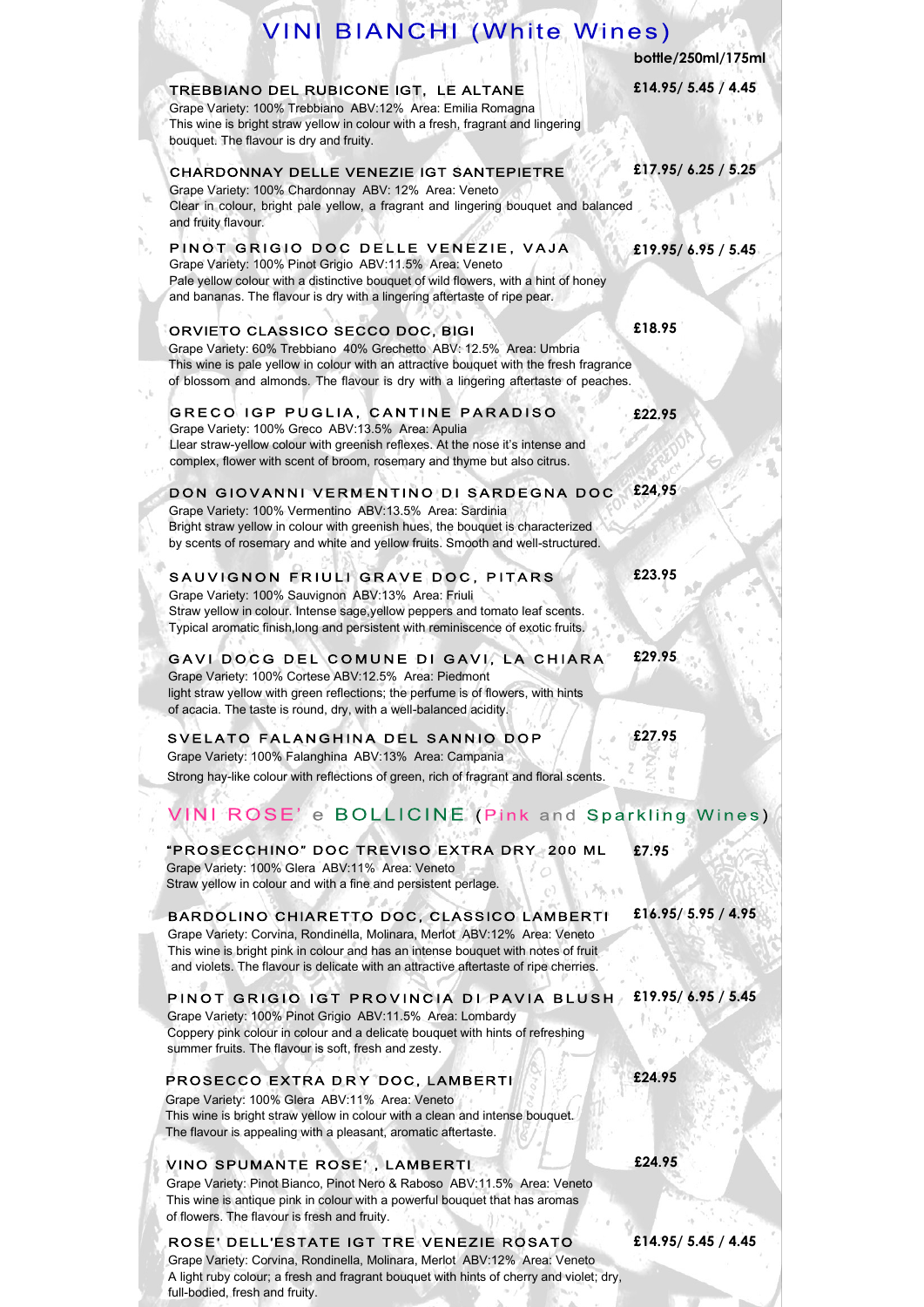# **VINI ROSSI** (Red Wines)

**SANS** 

|                                                                                                                                                                                                                                                                                                                                                         | bottle/250ml/175ml |
|---------------------------------------------------------------------------------------------------------------------------------------------------------------------------------------------------------------------------------------------------------------------------------------------------------------------------------------------------------|--------------------|
| SANGIOVESE DEL RUBICONE IGT, LE ALTANE<br>Grape Variety: 100% Sangiovese ABV:12.5% Area: Emilia Romagna<br>Ruby red colour with a purple tint; bouquet recalling the violet scent; dry taste,<br>balanced and lightly tannic, with a pleasantly fruity back taste.                                                                                      | £14.95/5.45 / 4.45 |
| MERLOT DELLE VENEZIE IGT, LAMBERTI<br>Grape Variety: 100% Merlot ABV:12% Area: Veneto<br>This wine is ruby red in colour with a herbaceous and vinous bouquet.<br>The flavour is balanced, soft and fruity.                                                                                                                                             | £17.95/6.25 / 5.25 |
| NERO D'AVOLA SICILIA IGT, MONTEPIETROSO<br>Grape Variety: 100% Nero d'Avola ABV:13% Area: Sicily<br>This wine is ruby red in colour with a bouquet of ripe fruit. The flavour is harmoni-<br>ous, warm and intense.                                                                                                                                     | £20.95             |
| SHIRAZ SICILIA IGT, MONTEPIETROSO<br>Grape Variety: 100% Syrah ABV:13% Area: Sicily<br>This wine is ruby red with violet tints in colour with an elegant bouquet<br>that has fruity notes of blackberries and blackcurrants.                                                                                                                            | £19.95/6.95/5.45   |
| MONTEPULCIANO D'ABRUZZO DOC<br>PIANE DI MAGGIO, AGRIVERDE<br>Grape Variety: 100% Montepulciano d'Abruzzo Area: Abruzzi<br>This full bodied red has an intense and harmonious bouquet.                                                                                                                                                                   | £21.95             |
| MANENT AGLIANICO SANNIO DOP, TERRE STREGATE<br>Grape Variety: 100% Aglianico ABV:14% Area: Campania<br>Ruby red in colour with a red berry fresh but full bouquet. The flavour is richly<br>fragrant and fruity.                                                                                                                                        | £27.95             |
| PILUNA PRIMITIVO SALENTO IGT<br>CASTELLO MONACI<br>Grape Variety: 100% Primitivo ABV:14% Area: Apulia<br>Dark crimson-red colour; full bouquet of ripe red fruits and cherry conserve,<br>with notes of pepper and vanilla. Soft but very firm flavour.                                                                                                 | £23.95             |
| PASSIENO VINO D'ITALIA, LAMBERTI<br>Grape Variety: Partially dried red grapes ABV:14.5% Area: Veneto<br>Ruby red with garnet hues. On the nose, fresh blackberries and plums<br>Well-integrated with aromas typical of drying, like dried fruit and flowers, vanilla<br>and spice. A deep, velvety, lingering palate.                                   | £29.95             |
| CHIANTI CLASSICO DOCG 'IL MARTINO'<br>CONTI SERRISTORI<br>Grape Variety: 100% ABV:13.5% Area: Tuscany<br>This wine is dark ruby red in colour and has an intense bouquet with a marked<br>fragrance violets and irises heightened by subtle spicy notes. The flavour is dry<br>and elegant with a lingering aftertaste of preserve and toasted almonds. | £23.95             |
| BAROLO DOCG, ABBONA<br>Grape Variety: 100% Nebbiolo ABV: 14% Area: Piedmont<br>The color is deep garnet red with ruby hues . The aroma is intense and persistent<br>with clean scents of spices, cinnamon, absinthe, tobacco and rose bush. The<br>taste is full and elegant, with soft tannins. The spicy and woody tastes blend per-                  | £39.95             |
| VALPOLICELLA DOC POESIE, CANTINA DI SOAVE<br>Grape Variety: Corvina, Rondinella, Molinara ABV:11.5% Area: Veneto<br>This wine features a bright ruby red colour, a crisp acidity and rich fruit aromas<br>and a dry, round taste                                                                                                                        | £22.95             |
| <b>VINI DOLCI (Sweet Wines)</b>                                                                                                                                                                                                                                                                                                                         |                    |
| PASSITO DI PANTELLERIA DOP LIQUOROSO                                                                                                                                                                                                                                                                                                                    | £4.75 Glass 100ml  |

Grape Variety:100% Zibibbo di Pantelleria ABV:15% Area: Sicily The colour is yellow with amber reflections, the aroma Intense and persistent with hints of apricot jam and acacia honey. Warm, harmonic and persistent at the palate.

y, , .

CANTINE PELLEGRINO